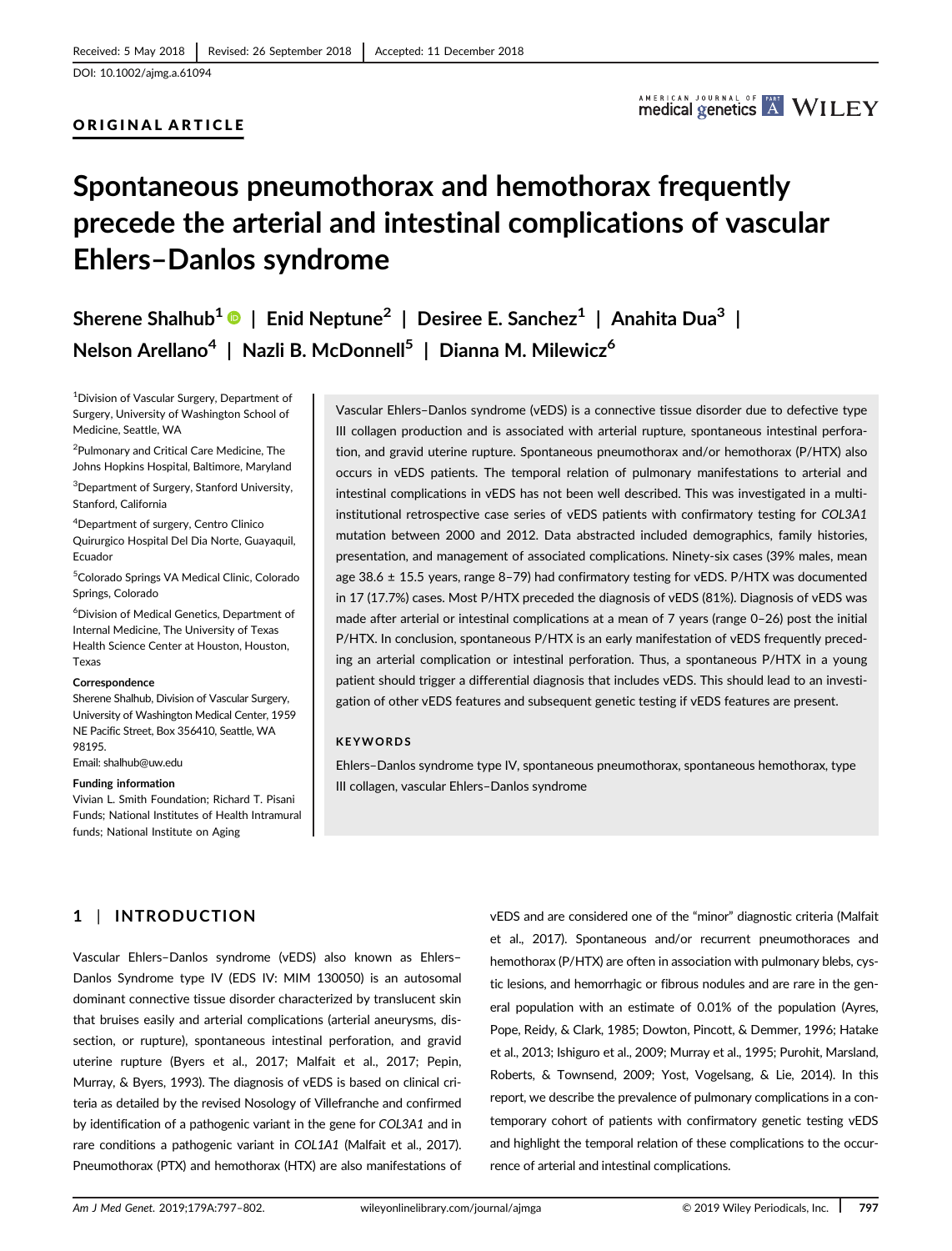# 2 | METHODS

This is a multicenter cross-sectional retrospective case series of patients with genetic testing for vEDS showing pathogenic variants in COL3A1 between 2000 and 2012. The study was approved by the Institutional Review Board at the University Texas Health Science Center at Houston McGovern Medical School and the National Institute on Aging, (NCT00270686, MedStar IRB #2003–086). Data collection was initially retrospective and had longitudinal follow-up from the date of enrollment spanning a 12-year period ending on January 3, 2013. Data were obtained from study visits, review of available medical records, correspondence with referring physicians, and telephone interviews. Imaging data were not available for review. Data collected included demographics, age at diagnosis, family history, and reasons for diagnosis. Additionally, clinical characteristics, arterial pathology (aneurysms, dissection, rupture), intestinal perforation, pulmonary complications, management, and outcomes.

COL3A1 diagnostic testing was performed by Clinical Laboratory Improvement Amendments certified laboratories at the University Texas Health Science Center at Houston McGovern Medical School and Johns Hopkins Hospital, or at the National Institute on Aging. At the National Institute on Aging, the coding regions and flanking sequences of the COL3A1 were amplified and sequenced. Primers were designed by Primer3 [\(http://frodo.wi.mit.edu/primer3/\)](http://frodo.wi.mit.edu/primer3/). Mutations were identified by alignment with the reference sequence (ENSG00000168542).

Data were analyzed using Microsoft Excel 2010 (Microsoft, Redmond, WA), SPSS 19.0 for Windows (SPSS, Inc., Chicago, IL). Continuous variables are presented as mean, standard deviation, and ranges. Categorical variable are described by number and percentage. Continuous data were compared via independent samples t test with equal variances assumed and categorical data were compared using the Pearson chi square test. p values <0.05 were considered significant.

## 3 | RESULTS

Ninety-six genetically confirmed vEDS cases (38.5% males) were reviewed. The mean age at vEDS diagnosis was  $30.4 \pm 15.1$  years (range 0.3–76 years). Table 1 summarizes the demographics and clinical characteristics of the cohort including the major and minor diagnostic categories. The most common reason for diagnosis was the presence of a family history of vEDS (47.9%) and presentation with an arterial pathology (32.3%) as detailed in Table 2.

A P/HTX occurred in 17 cases (35.3% male) at a mean age of  $29.8 \pm 10$  years (range 17-44). There were no sex differences when compared to those who did not have a P/HTX (35.3% vs. 39.2%,  $p = 0.762$ ) nor were there differences in the prevalence of family history (52.9% vs. 72.2%,  $p = 0.121$ ). In 12 cases, the P/HTX preceded the first intestinal perforation event ( $n = 5$ ) or the first arterial event  $(n = 7)$ . In the remainder of the cases, three occurred during hospitalization for a life threating bleeding, while in two cases, the P/HTX was the only manifestation of the syndrome. What was notable is that the first P/HTX preceded diagnosis of the syndrome in the majority of cases ( $n = 14$ , 82.3%) with a mean age of P/HTX of 28.3  $\pm$  9.5 years. In comparison, the mean age of the first intestinal and/or arterial

TABLE 1 Demographics, major and minor diagnostic criteria characteristics in 96 patients with confirmatory testing for vascular Ehlers–Danlos Syndrome (VEDS)

| Variable (%, range)                               | $N = 96$  |  |  |  |
|---------------------------------------------------|-----------|--|--|--|
| Male                                              | 37 (38.5) |  |  |  |
| Caucasian                                         | 87 (90.6) |  |  |  |
| Hypertension                                      | 15 (15.6) |  |  |  |
| Smoker (past or present)                          | 10 (10.4) |  |  |  |
| Major diagnostic criteria                         |           |  |  |  |
| Arterial pathology (aneurysms/dissection/rupture) | 61 (63.5) |  |  |  |
| Intestinal perforation                            | 15 (15.6) |  |  |  |
| Uterine rupture                                   | 1(1.7)    |  |  |  |
| Family history of vEDS                            |           |  |  |  |
| Minor diagnostic criteria                         |           |  |  |  |
| Spontaneous pneumothorax/hemothorax               | 17(17.7)  |  |  |  |
| Thin translucent skin                             | 54 (56.3) |  |  |  |
| Characteristic facial appearance                  | 62 (64.6) |  |  |  |
| Carotid-cavernous sinus fistula                   | 4(4.2)    |  |  |  |
| Hypermobility of small joints                     | 45 (46.9) |  |  |  |
| Tendon/muscle rupture                             | 7(7.3)    |  |  |  |
| Early-onset varicose veins                        | 11 (11.4) |  |  |  |
| Easy bruising                                     | 70 (72.9) |  |  |  |
| Talipes equinovarus (clubfoot)                    | 9(9.4)    |  |  |  |

complications of vEDS was  $33.4 \pm 9.7$  years ( $p = 0.012$ ). Many experienced recurrent P/HTX episodes (n = 8, 47%).

Management of P/HTX was variable ranging from noninterventional to pleural drainage to surgical. Table 3 provides the detailed information for the patients with P/HTX including the age at the first P/HTX, underlying mutation, details, and reason for vEDS diagnosis. Detailed treatment records were not available beyond this information.

# 3.1 | Comparison to the vEDS patients without pulmonary complications

When compared to the group of vEDS patients who did not have a P/HTX, arterial complications prevalence was similar (76.5% vs. 60.8%,  $p = 0.222$ ) and the mean age of first arterial complications did not differ  $(34.2 \pm 8 \text{ vs. } 34.9 \pm 10.8 \text{ years}, p = 0.818).$ 

Interestingly, the prevalence of the intestinal perforation was lower  $(35.3\% \text{ vs. } 11.4\%, p = 0.014)$  and these patients were older when they had an intestinal perforation (34.2  $\pm$  10.9 vs. 22  $\pm$  8.9 years, p = 0.031).

| <b>TABLE 2</b> Primary reason for diagnosis and age of diagnosis of |
|---------------------------------------------------------------------|
| vascular Ehlers-Danlos Syndrome (VEDS)                              |

|                                  | $N = 96 (%)$ | Mean age<br>at diagnosis (range) |
|----------------------------------|--------------|----------------------------------|
| Family history of vEDS           | 46 (47.9)    | 29.6 (0.3-76)                    |
| Arterial pathology               | 31 (32.3)    | $35.7(17-58)$                    |
| Intestinal perforation           | 7(7.3)       | $32(7-50)$                       |
| Pneumothorax/hemothorax          | 2(2.1)       | $37.5(23-32)$                    |
| Easy bruising                    | 5(5.2)       | $13.6(4-39)$                     |
| Characteristic facial appearance | $\mathbf{1}$ | 31                               |
| Abnormal scarring                | 2(2.1)       | $12.5(12-13)$                    |
| Other (ruptured spleen)          | 1            | 42                               |
| Unknown                          | 1            | 37                               |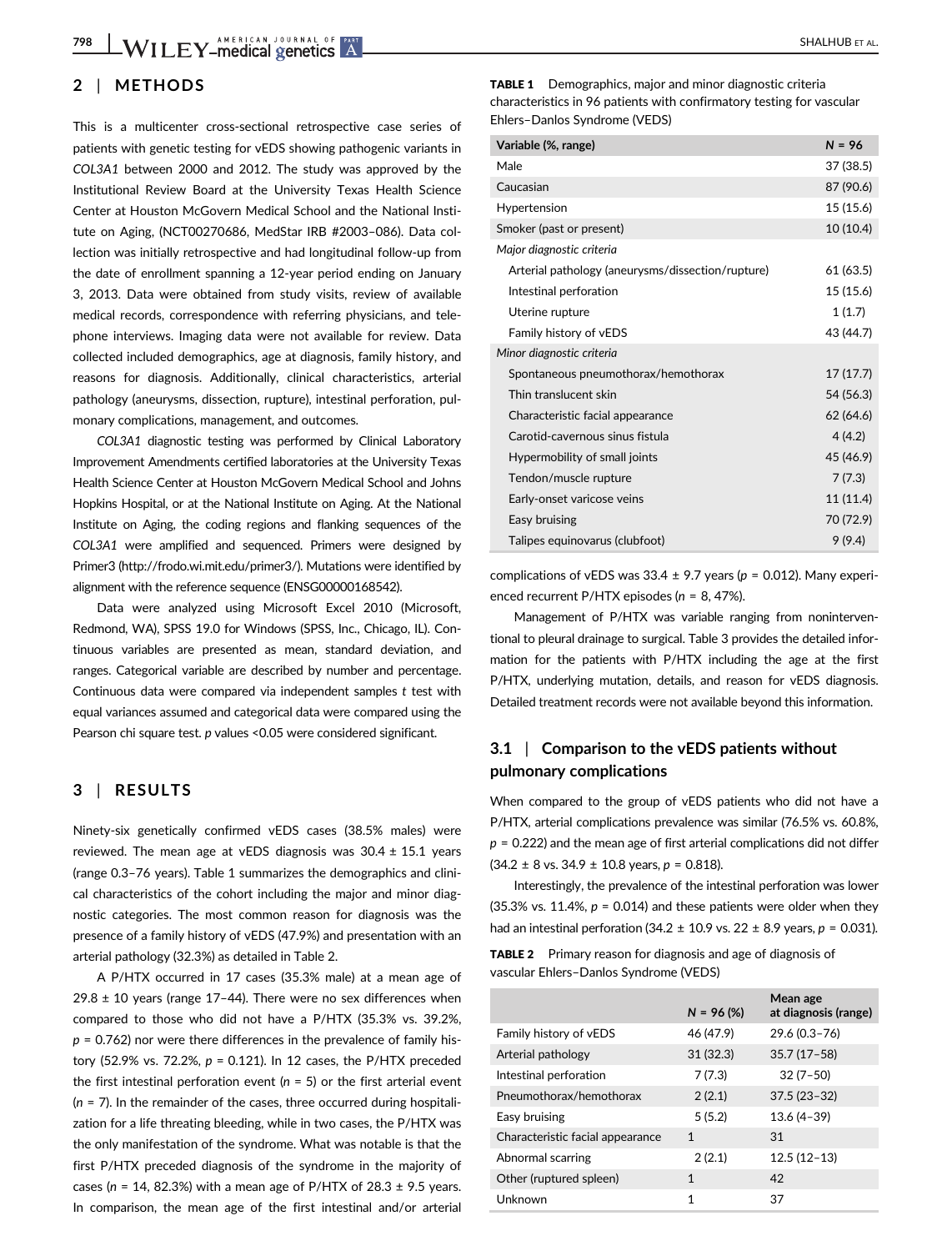TABLE 3 Age at the first pneumothorax and/or hemothorax, and management in patients with pathogenic COL3A1 variants confirming the diagnosis of vascular Ehlers–Danlos syndrome

|           |                                                                                                                  | Age of arterial<br>/intestinal |                                                                                                                                      | <b>Reason for</b>                              |
|-----------|------------------------------------------------------------------------------------------------------------------|--------------------------------|--------------------------------------------------------------------------------------------------------------------------------------|------------------------------------------------|
| Age/ sex  | DNA/protein change/type                                                                                          | pathology                      | Details and management                                                                                                               | diagnosis                                      |
| 40M       | c.997-2 A>G, p.(-)<br>Splice site                                                                                | 43                             | First PTX prior to diagnosis. Had three episodes total,<br>all managed successfully with chest tube and<br>pleurodesis               | Family history<br>(daughter)                   |
| 27M       | c.2445+5G>A, $p$ (-)<br>Splice site                                                                              | 26                             | Pleural effusions during hospitalization for rupture<br>splenic artery $\rightarrow$ thoracentesis $\rightarrow$ hemoptysis.         | Postmortem<br>diagnosis                        |
| 25F       | c.665G>T, p.(Gly222Val)<br>Missense                                                                              | 50                             | PTX at age 25 "treated surgically", HTX at age<br>58 (no further details)                                                            | Colon<br>rupture/family<br>history<br>(mother) |
| 32F       | c.1347+1G>C, $p(-)$<br>Splice site                                                                               | 32                             | PTX during hospitalization for colon rupture                                                                                         | Colon<br>perforation                           |
| 35M       | c.1744G>A, p.(Gly582Ser)<br>Missense                                                                             | 38                             | PTX (no details on management)                                                                                                       | Renal artery<br>dissection                     |
| 22F       | c.1763_1769delGTGCTCCinsTAAG,<br>p. (Gly588_Pro590delinsValSer)<br>In-frame deletion/insertion                   | 32                             | Recurrent PTX in same year, treatment with<br>pleurodesis                                                                            | Colon<br>perforation                           |
| 17F       | c.2123G>A, p.(Gly708Asp)<br>Missense                                                                             | 29                             | Recurrent right PTX x 3, later had left (no details on<br>management)                                                                | Tibial artery<br>aneurysm                      |
| 44F       | c.2284G>C, p.(Gly762Arg)<br>Missense                                                                             |                                | HTX, supportive care only (diagnosis known at the<br>time)                                                                           | Family history<br>(father)                     |
| 38F       | c.2284G>C, p.(Gly762Arg)<br>Missense                                                                             | 43                             | HTX, supportive care only (diagnosis known at the<br>time)                                                                           | Family history<br>(father)                     |
| 31M       | c.2456G>A, p.(Gly819Asp)<br>Missense                                                                             | 31                             | PTX, then hemoptysis, cavitary lung lesions,<br>thoracoscopy with biopsy                                                             | PTX/hemoptysis                                 |
| 18F       | c.2816G>A, p.(Gly939Asp)<br>Missense                                                                             | 18                             | PTX, chest tube placement $\rightarrow$ cystic lesion, pneumonia<br>$\rightarrow$ thoracentesis $\rightarrow$ large hematoma formed. | Colon<br>perforation                           |
| 23F       | c.3201+2T>C, $p$ (-)<br>Splice site                                                                              | 29                             | Unknown management                                                                                                                   | <b>PTX</b>                                     |
| 23F       | c.3301G>A, p.(Gly934Arg)<br>Missense                                                                             | 31                             | Right PTX treated with "surgery", left PTX small PTX<br>treated conservatively                                                       | Family history<br>(Brother)                    |
| 21F       | c.3499G>C, p.(Gly1000Arg)<br>Missense                                                                            | 28                             | PTX treated with pleurodesis                                                                                                         | <b>Family history</b>                          |
| 17F       | c.3093+2T>G, $p(-)$<br>Splice site                                                                               | 17                             | Bilateral HTX found on autopsy. She presented with<br>hemoperitoneum due to a ruptured right renal<br>artery.                        | Postmortem<br>diagnosis                        |
| "teens" M | c.955 974delGCTCGGGGTAATGA<br><b>CGGTGCinsTTTACATCGAG</b><br>GGTTTTAAAGTTTACA,<br>p.Ala319Phefs*13<br>Frameshift | 41                             | Recurrent PTX x 3, all during teen years (specific age<br>unknown, no other details)                                                 | Descending<br>thoracic aortic<br>dissection    |
| 43M       | c.2870G>T, p.(Gly957Asp)<br>Missense                                                                             | 42                             | Spontaneous right HTX, subsequent recurrent PTX<br>during admission post incisional hernia repair                                    | Splenic artery<br>rupture                      |

PTX = pneumothorax; HTX = pneumohemothorax.

The mean age of death was not different between the two groups at 29.0  $\pm$  10.7 years (range 17-43 years) in the group with P/HTX compared to  $38.5 \pm 17.8$  (range 25-79 years) in the group without P/HTX. None of the deaths was related to the P/HTX.

# 4 | DISCUSSION

This report adds an important insight into the natural history of vEDS. The vascular subtype of EDS is the only subtype that has pulmonary complications (spontaneous pneumothorax or hemothorax) as one of the diagnostic criteria (Beighton, De Paepe, Steinmann, Tsipouras, & Wenstrup, 1998; Malfait et al., 2017). Our report demonstrates that P/HTX, which occurred in 17.7% of this cohort, appears to occur as

an early manifestation of vEDS preceding the intestinal and arterial complications thus offers an opportunity for early diagnosis of the syndrome. Establishing the diagnosis in vEDS is a challenge even for experienced clinicians due to the rare nature of the disease and the heterogeneous clinical presentation (Byers et al., 2017; Eagleton, 2016; Shalhub et al., 2014). In 50% of cases, the mutation is a de-novo mutation, thus a family history is lacking. Moreover, while some vEDS patients do demonstrate a classic phenotype of easy bruising, translucent skin, and a distinctive facial appearance (prominent eyes, a thin pinched nose, small lips, hollow cheeks, and lobeless ears) (Beighton et al., 1998), these findings are not seen in all individuals with vEDS (Shalhub et al., 2014). For this reason, the diagnosis may not be suspected until severe complications occur. In the largest series of vEDS, only 30% of the patients were diagnosed prior to developing a serious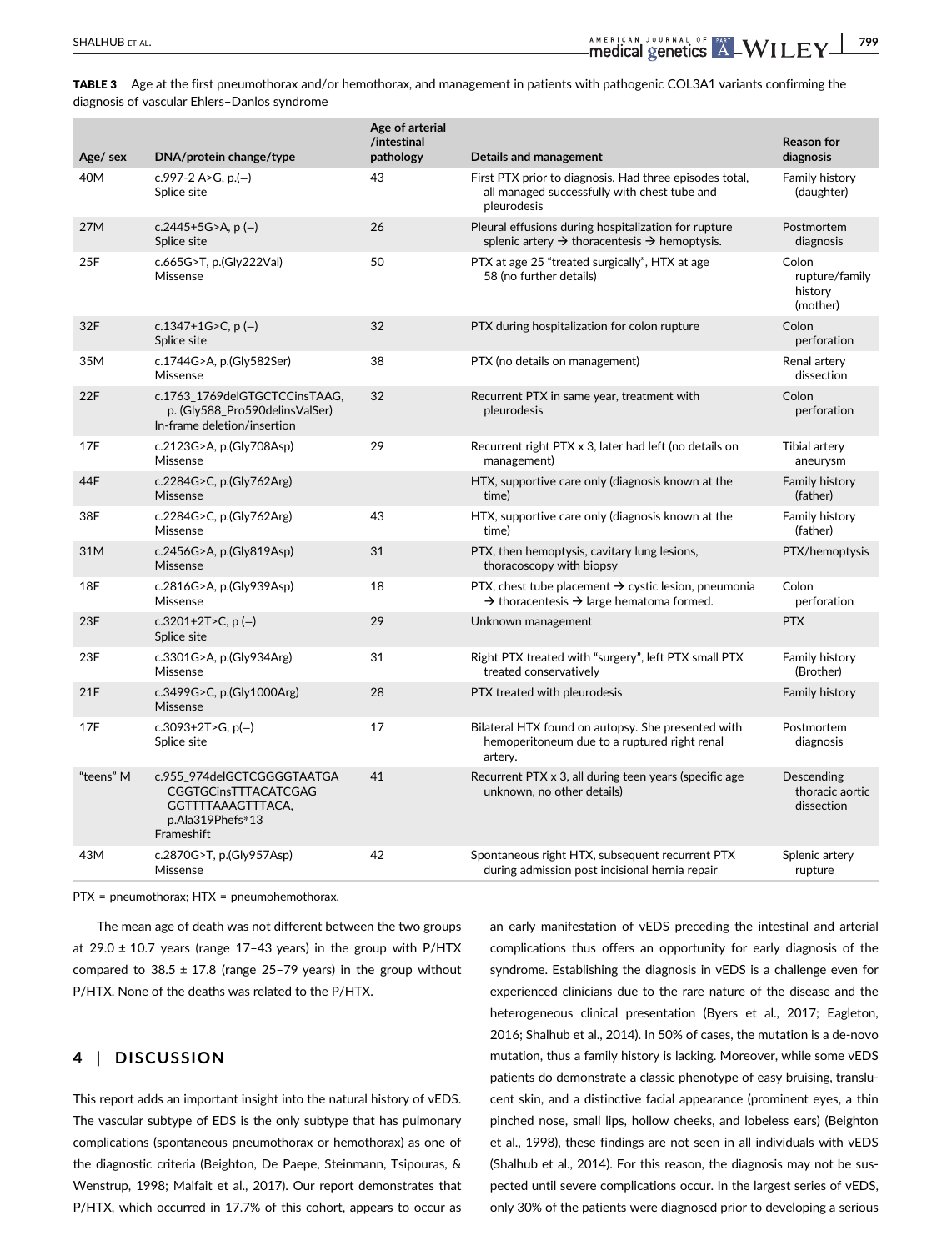TABLE 4 Case reports of spontaneous pneumothorax or pneumohemothorax in patients with confirmatory testing for vascular Ehlers–Danlos syndrome

| <b>Manuscript</b> | Age, sex | <b>Diagnosis</b>       | Family<br>history | History/outcomes                                                                                                                                                                                                                                                                                    |
|-------------------|----------|------------------------|-------------------|-----------------------------------------------------------------------------------------------------------------------------------------------------------------------------------------------------------------------------------------------------------------------------------------------------|
| Abrahamsen et al. | 19M      | c.2896G>T, p.Gly966Cys | N/A               | Intermittent cough, blood-tinged sputum for two months preceding<br>massive hemoptysis. PTX treated with chest tube. Recurrence for<br>three times. Resection of sub pleural bullae and mechanical<br>pleurodesis x 2, subsequent left PTX. No arterial or colon pathology                          |
| Kashizaki et al.  | 64F      | c.2411G>T p.Gly804Val  | <b>No</b>         | Right HTX, treated with chest tube then thoracoscopy/fibrin glue.<br>Preceded HTX: Age 49, intractable uterine hemorrhage, age<br>62 cutaneous arteriovenous fistulae. Post diagnosis: Aneurysms in<br>64 celiac, splenic artery, superior mesenteric artery, bilateral renal and<br>iliac arteries |
| Kang et al.       | 18M      | c.899G>A, p. Gly300Asp | <b>No</b>         | Hemoptysis $\rightarrow$ lung mass on imaging $\rightarrow$ thoracoscopy, complications<br>prompted lobectomy and subsequent reoperation                                                                                                                                                            |
| Ahmad Dar et al.  | 18M      | p. Gly603Asp           | <b>No</b>         | PTX initially, then HTX three years later. 3 years later, treated with<br>resection and wedge biopsy                                                                                                                                                                                                |
| Omori et al.      | 20M      | IVS $24G+1$ to A       | N/A               | Recurrent PTX history prior to his colon perforation. No arterial<br>pathology. Diagnosed after colon perforation                                                                                                                                                                                   |
| Selim et al.      | 11M      | p. Gly727Ala           | <b>Yes</b>        | Recurrent hemoptysis and pneumothorax. Lung pathology: Fibrous<br>nodules with osseous metaplasia, diffuse alveolar hemorrhage. Left<br>pleural effusion and small PTX at age 21, thoracentesis left pleural<br>effusion and small PTX at age 21, thoracentesis. No arterial or colon               |
| Sadakata et al.   | 23M      | c.2528G>A, p.Gly843Glu | N/A               | 6 episodes of pneumothorax and alveolar hemorrhage, treatment with<br>thoracentesis. No arterial or colon pathology                                                                                                                                                                                 |
| Ishiguro et al.   | 17M      | c.1925G>A, P.Gly603Asp | <b>No</b>         | Thick-walled cavity in the left lower lobe, thoracoscopy. Subsequently,<br>hemoptysis and bloody sputum once a year. Diagnosed after wedge<br>biopsy. Arterial abnormality 7 years post PTX: Right ulnar, celiac, and<br>left iliac artery aneurysms                                                |

PTX = pneumothorax; HTX = pneumohemothorax.

complication (Pepin, Schwarze, Superti-Furga, & Byers, 2000). Indeed in our cohort, the initial P/HTX event preceded the arterial pathology and intestinal perforation in 70% of the cases.

Prompt accurate diagnosis of vEDS is imperative given the serious implications in term of management recommendations for the patient and family members (Byers et al., 2017; Pepin et al., 2014; Shalhub et al., 2014). The diagnosis can be confirmed by obtaining a skin biopsy or by genetic testing for pathogenic variants in the COL3A1, the latter is the contemporary approach to diagnosis (Byers et al., 2017; Malfait et al., 2017). Using the genetic testing to establish the diagnosis of vEDS is an imperative given that spontaneous PTX also occur in association with other syndromes such as Birt-Hogg-Dube (22%) syndrome, Marfan syndrome (14%), and less commonly in association with Loeys-Dietz syndrome and homocystinuria (Bass et al., 1997; Bock, Lohse, Madsen, & Hilberg, 2018; Corsico et al., 2014; Meester et al., 2017).

The body of literature regarding pulmonary complications in vEDS consists of case reports (Abrahamsen, Kulseth, & Paus, 2015; Dar, Wani, Mushtaque, & Kasana, 2012; Gu et al., 2018; Ishiguro et al., 2009; Kashizaki, Hatamochi, Kamiya, Yoshizu, & Okamoto, 2013; Omori et al., 2011; Sadakata et al., 2010; Selim, Lane, Rubinowitz, & Siner, 2010). The majority of these case reports include males with an average age of 24 years (range 11–64) at presentation, not unlike the mean age of initial P/HTX presentation in our cohort. In a classic series of vEDS arterial complications from the Mayo clinic, the prevalence of P/HTX was noted to be 16%; similar to our data here; though clinical detail regarding the P/HTX in that cohort was not the focus of the manuscript (Oderich et al., 2005).

Due to the rarity of vEDS and lack of large case series, our understanding of P/HTX in this population is limited. The association between spontaneous P/HTX and the absence of type III collagen in patients with vEDS was initially suggested in 1980 (Clark, Kuhn 3rd, & Uitto, 1980). It has been proposed that pleural lesions leading to P/HTX are caused by weakening of the pleura and arterial fragility since large areas of ecchymosis in the thoracic cavity are frequently noted (Dowton et al., 1996; Kawabata et al., 2010; Sadakata et al., 2010). Lung pathology from vEDS patients reveals intra-alveolar and intra-pulmonary hemorrhage (Purohit et al., 2009). Other pulmonary manifestations include thick-walled cavities as a result of previous lung hemorrhage, bullous lung disease, pan acinar emphysema, pulmonary cysts, and bronchiectasis (Selim et al., 2010). In rare cases massive pulmonary hemorrhage leads to acute respiratory insufficiency (Hatake et al., 2013). In a study of nine patients with vEDS who underwent lung biopsy, lobectomy or autopsy, most pulmonary lesions were idiopathic lung tissue lacerations (Kawabata et al., 2010). We summarize contemporary case reports of spontaneous P/HTX in patients with confirmatory testing for vEDS in Table 4.

Management recommendations specific to P/HTX in patients with vEDS are lacking. In our series and in other case reports, pleural drainage via chest tube is used when required. What is clear is that vEDS patients with P/HTX have a high rate of recurrences, which are then treated with video-assisted thoracoscopic surgery, pleurodesis, and application of fibrin glue. Open surgical interventions have been described in cases that could not be otherwise managed including lobectomy for life-threatening hemorrhage (Kawabata et al., 2010).

The study is limited by its retrospective nature and that the original study design was focused on the arterial complications of vEDS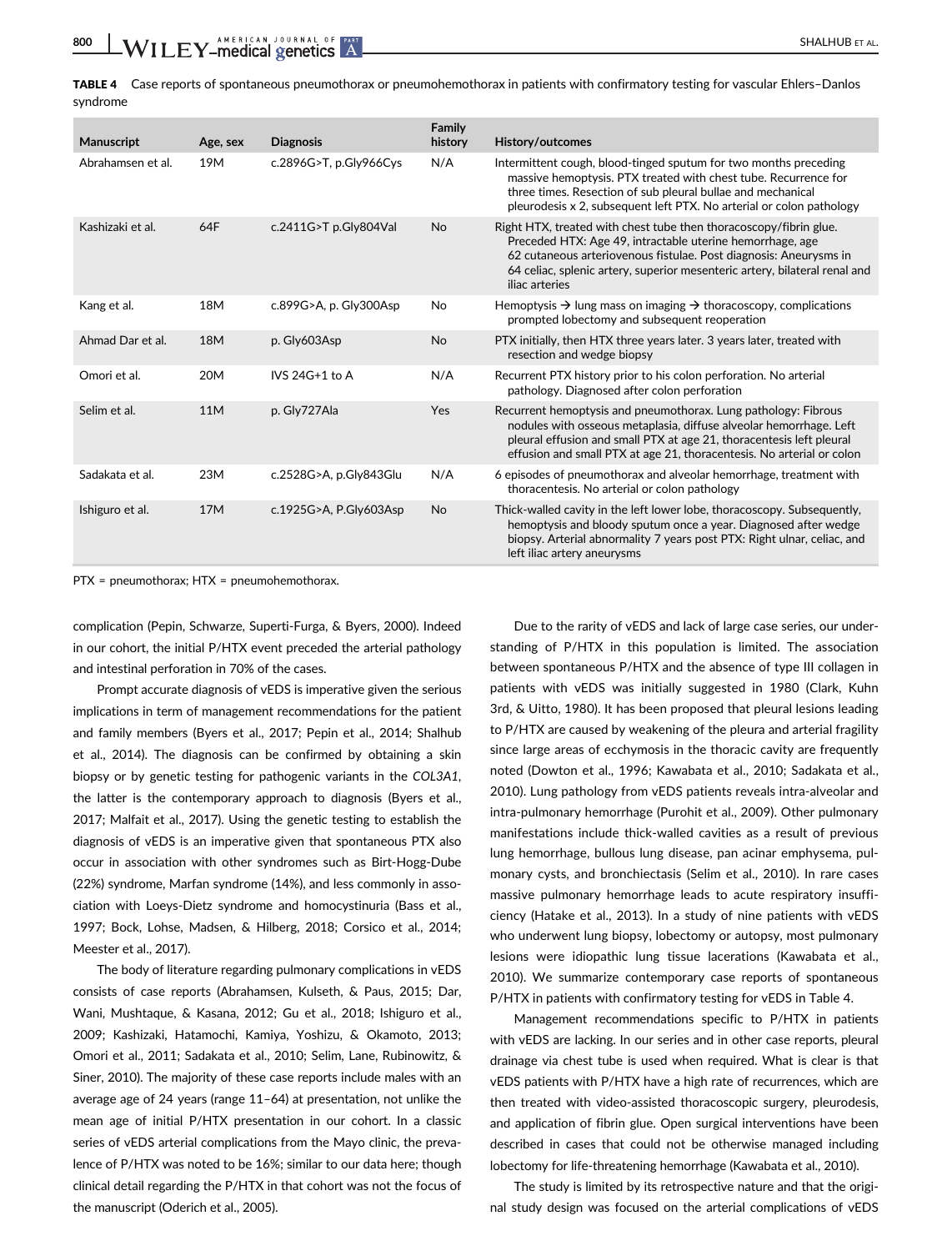rather than the pulmonary complications. The data were obtained via medical records abstraction, in addition to patient questionnaires with most of the P/HTX events occurring prior to the syndrome diagnosis as such the information regarding the P/HTX events was limited to a mention in the past medical history rather than having full records available to review. This study was not designed to assess how predictive P/HTX is of vEDS diagnosis.

In summary, spontaneous P/HTX in vEDS occurs at an earlier age than the arterial or colonic manifestation of the syndrome. Thus vEDS should be considered in the differential diagnosis of the causes of a spontaneous P/HTX and evaluation for other features consistent with vEDS should be performed. If these features are present in addition to the spontaneous P/HTX then diagnostic studies to determine if the individual has vEDS are recommended.

## 5 | CONCLUSIONS

Spontaneous pneumothorax or hemothorax is an early manifestation of vEDS frequently preceding an arterial complication or intestinal perforation. Thus, a spontaneous P/HTX in a young patient should trigger a differential diagnosis that includes vascular Ehlers–Danlos syndrome. This should lead to an investigation of other vEDS features and subsequent genetic testing if vEDS features are present.

#### ACKNOWLEDGMENTS

This study was funded by National Institute on Aging/National Institutes of Health Intramural funds (NBM), R01-HL-109942-01A1 (DMM), the Richard T. Pisani Funds (DMM) UL1-RR-024148 (University of Texas Health Science Center at Houston), and Vivian L. Smith Foundation (DMM).

### CONFLICTS OF INTEREST

The authors have no conflicts of interest or financial disclosures.

#### ORCID

Sherene Shalhub <https://orcid.org/0000-0002-8501-2750>

## **REFERENCES**

- Abrahamsen, B. J., Kulseth, M. A., & Paus, B. (2015). A 19-year-old man with relapsing bilateral pneumothorax, hemoptysis, and intrapulmonary cavitary lesions diagnosed with vascular Ehlers–Danlos syndrome and a novel missense mutation in COL3A1. Chest, 147(5), e166–e170. <https://doi.org/10.1378/chest.13-3002>
- Ayres, J. G., Pope, F. M., Reidy, J. F., & Clark, T. J. (1985). Abnormalities of the lungs and thoracic cage in the Ehlers–Danlos syndrome. Thorax, 40 (4), 300–305.
- Bass, H. N., LaGrave, D., Mardach, R., Cederbaum, S. D., Fuster, C. D., & Chetty, M. (1997). Spontaneous pneumothorax in association with pyridoxine-responsive homocystinuria. Journal of Inherited Metabolic Disease, 20(6), 831–832.
- Beighton, P., De Paepe, A., Steinmann, B., Tsipouras, P., & Wenstrup, R. J. (1998). Ehlers–Danlos syndromes: Revised nosology, Villefranche, 1997. Ehlers–Danlos National Foundation (USA) and Ehlers–Danlos support group (UK). American Journal of Medical Genetics, 77(1), 31–37.
- Bock, K., Lohse, Z., Madsen, P. H., & Hilberg, O. (2018). Birt-Hogg-Dube syndrome: Spontaneous pneumothorax as a first symptom. BML Case Reports, 2018. [https://casereports.bmj.com/content/2018/bcr-2017-]( https://casereports.bmj.com/content/2018/bcr-2017-219979 ) [219979]( https://casereports.bmj.com/content/2018/bcr-2017-219979 )
- Byers, P. H., Belmont, J., Black, J., De Backer, J., Frank, M., Jeunemaitre, X., … Wheeldon, N. (2017). Diagnosis, natural history, and management in vascular Ehlers–Danlos syndrome. American Journal of Medical Genetics. Part C, Seminars in Medical Genetics, 175(1), 40–47. [https://doi.org/10.](https://doi.org/10.1002/ajmg.c.31553) [1002/ajmg.c.31553](https://doi.org/10.1002/ajmg.c.31553)
- Clark, J. G., Kuhn, C., 3rd, & Uitto, J. (1980). Lung collagen in type IV Ehlers–Danlos syndrome: Ultrastructural and biochemical studies. The American Review of Respiratory Disease, 122(6), 971–978. [https://doi.](https://doi.org/10.1164/arrd.1980.122.6.971) [org/10.1164/arrd.1980.122.6.971](https://doi.org/10.1164/arrd.1980.122.6.971)
- Corsico, A. G., Grosso, A., Tripon, B., Albicini, F., Gini, E., Mazzetta, A., … Cerveri, I. (2014). Pulmonary involvement in patients with Marfan syndrome. Panminerva Medica, 56(2), 177–182.
- Dar, R. A., Wani, S. H., Mushtaque, M., & Kasana, R. A. (2012). Spontaneous hemo-pneumothorax in a patient with Ehlers–Danlos syndrome. General Thoracic and Cardiovascular Surgery, 60(9), 587–589. [https://](https://doi.org/10.1007/s11748-012-0047-x) [doi.org/10.1007/s11748-012-0047-x](https://doi.org/10.1007/s11748-012-0047-x)
- Dowton, S. B., Pincott, S., & Demmer, L. (1996). Respiratory complications of Ehlers–Danlos syndrome type IV. Clinical Genetics, 50(6), 510–514.
- Eagleton, M. J. (2016). Arterial complications of vascular Ehlers–Danlos syndrome. Journal of Vascular Surgery, 64(6), 1869–1880. [https://doi.](https://doi.org/10.1016/j.jvs.2016.06.120) [org/10.1016/j.jvs.2016.06.120](https://doi.org/10.1016/j.jvs.2016.06.120)
- Gu, G., Yang, H., Cui, L., Fu, Y., Li, F., Zhou, Z., & Zheng, Y. (2018). Vascular Ehlers–Danlos syndrome with a novel missense COL3A1 mutation present with pulmonary complications and iliac arterial dissection. Vascular and Endovascular Surgery, 52(2), 138–142. [https://doi.org/10.](https://doi.org/10.1177/1538574417745432) [1177/1538574417745432](https://doi.org/10.1177/1538574417745432)
- Hatake, K., Morimura, Y., Kudo, R., Kawashima, W., Kasuda, S., & Kuniyasu, H. (2013). Respiratory complications of Ehlers–Danlos syndrome type IV. Legal Medicine (Tokyo, Japan), 15(1), 23–27. [https://doi.](https://doi.org/10.1016/j.legalmed.2012.07.005) [org/10.1016/j.legalmed.2012.07.005](https://doi.org/10.1016/j.legalmed.2012.07.005)
- Ishiguro, T., Takayanagi, N., Kawabata, Y., Matsushima, H., Yoshii, Y., Harasawa, K., … Hatamochi, A. (2009). Ehlers–Danlos syndrome with recurrent spontaneous pneumothoraces and cavitary lesion on chest X-ray as the initial complications. Internal Medicine, 48(9), 717–722.
- Kashizaki, F., Hatamochi, A., Kamiya, K., Yoshizu, A., & Okamoto, H. (2013). Vascular-type Ehlers–Danlos syndrome caused by a hitherto unknown genetic mutation: A case report. Journal of Medical Case Reports, 7, 35.<https://doi.org/10.1186/1752-1947-7-35>
- Kawabata, Y., Watanabe, A., Yamaguchi, S., Aoshima, M., Shiraki, A., Hatamochi, A., … Fukuda, Y. (2010). Pleuropulmonary pathology of vascular Ehlers–Danlos syndrome: Spontaneous laceration, haematoma and fibrous nodules. Histopathology, 56(7), 944–950. [https://doi.](https://doi.org/10.1111/j.1365-2559.2010.03574.x) [org/10.1111/j.1365-2559.2010.03574.x](https://doi.org/10.1111/j.1365-2559.2010.03574.x)
- Malfait, F., Francomano, C., Byers, P., Belmont, J., Berglund, B., Black, J., … Tinkle, B. (2017). The 2017 international classification of the Ehlers– Danlos syndromes. American Journal of Medical Genetics. Part C, Seminars in Medical Genetics, 175(1), 8–26.<https://doi.org/10.1002/ajmg.c.31552>
- Meester, J. A. N., Verstraeten, A., Schepers, D., Alaerts, M., Van Laer, L., & Loeys, B. L. (2017). Differences in manifestations of Marfan syndrome, Ehlers–Danlos syndrome, and Loeys-Dietz syndrome. Annals of Cardiothoracic Surgery, 6(6), 582–594.<https://doi.org/10.21037/acs.2017.11.03>
- Murray, R. A., Poulton, T. B., Saltarelli, M. G., Dweik, R. A., Litwin, D. K., Kirby, T. J., … O'Donovan, P. B. (1995). Rare pulmonary manifestation of Ehlers–Danlos syndrome. Journal of Thoracic Imaging, 10(2), 138–141.
- Oderich, G. S., Panneton, J. M., Bower, T. C., Lindor, N. M., Cherry, K. J., Noel, A. A., … Gloviczki, P. (2005). The spectrum, management and clinical outcome of Ehlers–Danlos syndrome type IV: A 30-year experience. Journal of Vascular Surgery, 42(1), 98–106. [https://doi.org/10.1016/j.jvs.](https://doi.org/10.1016/j.jvs.2005.03.053) [2005.03.053](https://doi.org/10.1016/j.jvs.2005.03.053)
- Omori, H., Hatamochi, A., Koike, M., Sato, Y., Kosho, T., Kitakado, Y., … Takubo, K. (2011). Sigmoid colon perforation induced by the vascular type of Ehlers–Danlos syndrome: Report of a case. Surgery Today, 41 (5), 733–736.<https://doi.org/10.1007/s00595-010-4316-y>
- Pepin, M., Schwarze, U., Superti-Furga, A., & Byers, P. H. (2000). Clinical and genetic features of Ehlers–Danlos syndrome type IV, the vascular type. The New England Journal of Medicine, 342(10), 673–680. [https://](https://doi.org/10.1056/NEJM200003093421001) [doi.org/10.1056/NEJM200003093421001](https://doi.org/10.1056/NEJM200003093421001)